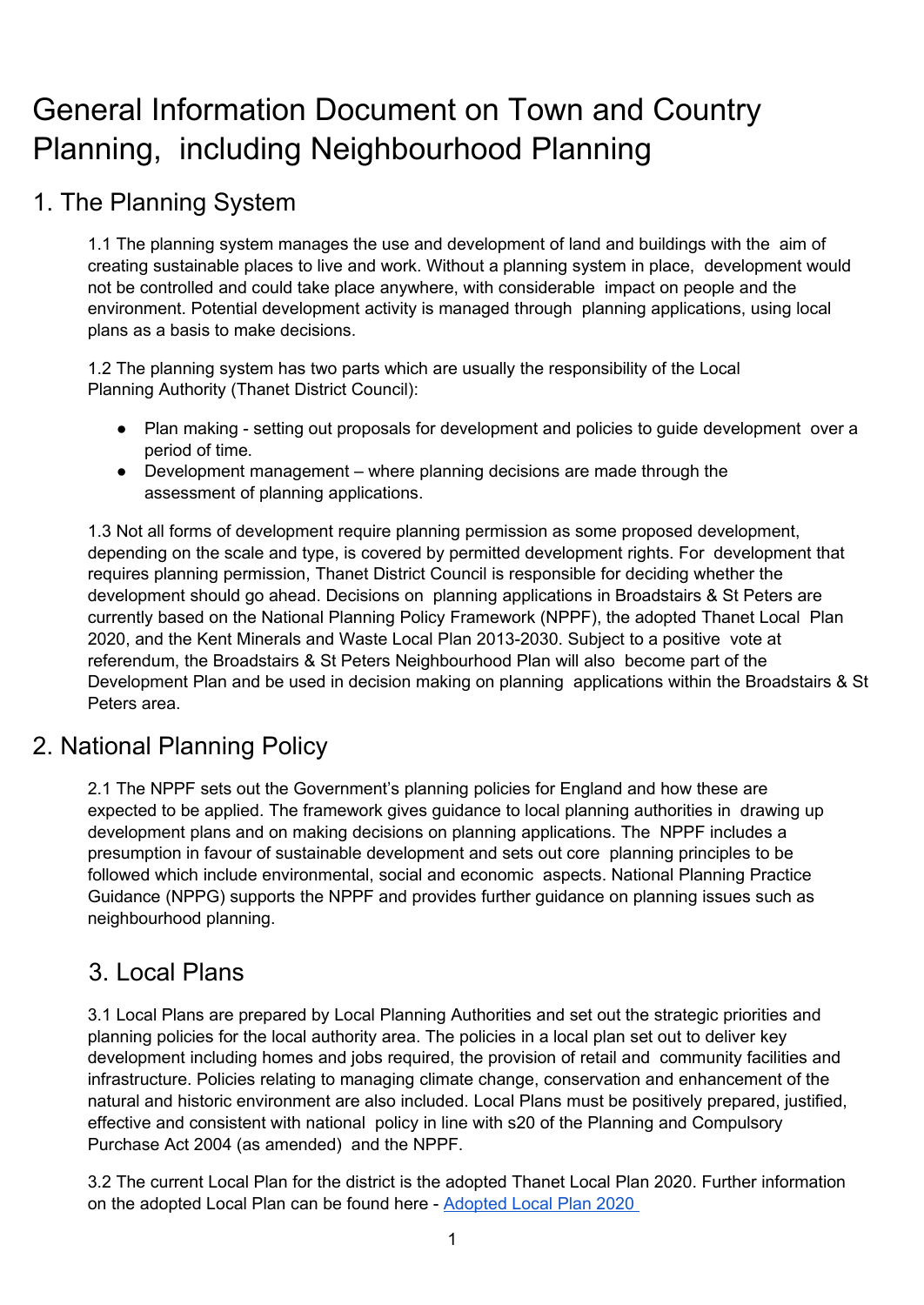# 4. Neighbourhood Planning

4.1 Neighbourhood Planning was introduced under the 2011 Localism Act. It provides an opportunity for local communities to shape future development in their local area.

4.2 In areas with a town or parish council, neighbourhood plans can be produced by town or parish councils which are referred to as the 'Qualifying Body'. In this case, the Qualifying Body is therefore Broadstairs & St Peters Town Council.

4.3 Neighbourhood plans have to meet a number of basic conditions in order to proceed to the referendum stage. An independent examiner is appointed to check that a plan meets the basic conditions which are set out below:

- Have regard to national policies and advice contained in guidance issued by the Secretary of State.
- Contribute to the achievement of sustainable development.
- Be in general conformity with the strategic policies of the development plan for the area.
- Be compatible with European Union (EU) and European Convention on Human Rights obligations.

### 5. What is a Neighbourhood Plan Area?

- 5.1 A neighbourhood plan must apply to a specific designated area which can range from single streets or large rural or urban areas.
- 5.2 The boundary of the neighbourhood area for the Broadstairs & St Peters Neighbourhood Plan was approved by the district council in June 2015 and follows the area boundary. Following an Examination, and a further Examination on a specific issue, the district council agreed with the Examiner's recommendation to proceed to a referendum based on the Broadstairs & St Peters Neighbourhood Area as approved by the council.

## 6. Neighbourhood Plan Referendum

- 6.1 The draft Broadstairs & St Peters Neighbourhood Plan has been examined by an Independent Examiner who issued his report on 14 June 2019. The Examiner recommended a number of modifications to the Plan and that, subject to those modifications being accepted, it should proceed to referendum.
- 6.2 The Plan was then re-examined on a specific issue regarding two proposed Local Green Spaces by an Independent Examiner who issued his report on 8 July 2020. The Examiner recommended modifications to the Plan and that, subject to those modifications and those of the previous Examiner being accepted, it should proceed to referendum.
- 6.3 The Council accepts the recommended modifications from both Examinations and the Broadstairs and St Peters Neighbourhood Plan, amended according to those modifications, can proceed to referendum.
- 6.4 The Broadstairs & St Peters Neighbourhood Plan referendum will be held on **Thursday 6 May 2021.**
- 6.5 The proposed Neighbourhood Plan needs to gain the approval of the majority of voters (more than 50%) in the local community for the Local Planning Authority to 'make' the neighbourhood plan.
- 6.6 Subject to a positive vote at referendum, the Broadstairs & St Peters Neighbourhood Plan will form part of the statutory development plan for the district and therefore the implementation of the